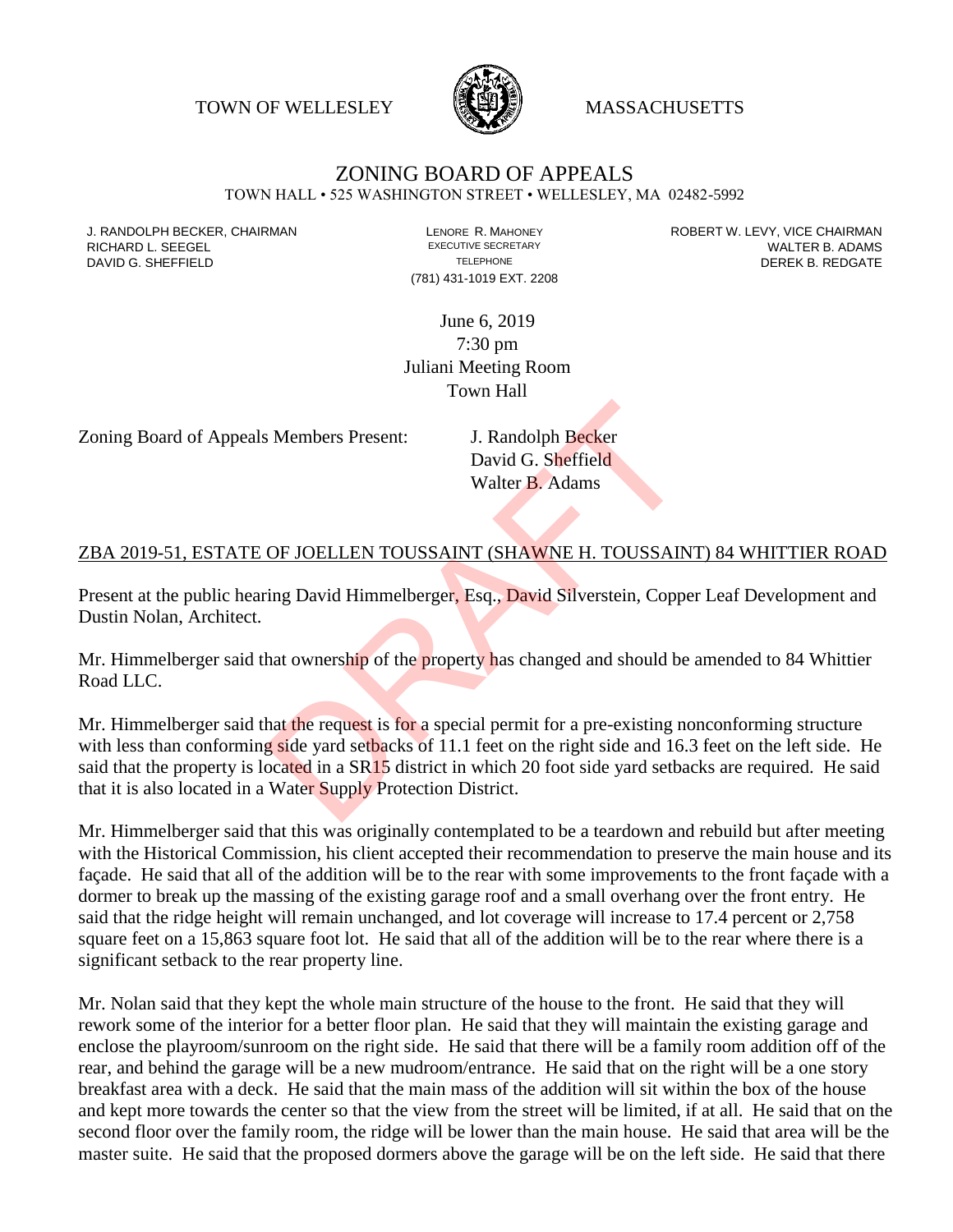is an existing screened porch on the second floor on the right side that they will enclose. He said that the dormers are pre-existing. He said that they will replicate the details that are on the house with a lot of it being replacement in kind. He said that they will maintain the rafter tails, replace windows, paint the brick, and keep or replace siding as required.

Mr. Adams confirmed that there are existing open porches on both floors.

Mr. Becker asked about TLAG. Mr. Nolan said that existing TLAG is 3,459 square feet, excluding the screened porches. He said that the total proposed TLAG will be 5,373 square feet, of which 337 square feet will be enclosed porches and 984 square feet in the attic, for a total addition of 1,915 square feet.

Mr. Himmelberger said that all of the addition will be fully conforming to setback requirements.

Mr. Adams asked about the patio. He said that he had not seen a site plan with landscaping but the plot plan indicated that there will be a patio. He said that the Board received a letter from a neighbor about the patio. He said that the renderings do not show how a patio would integrate with a sloped site. Mr. Silverstein said that the patio that is shown on the site plan is conceptual but where it is shown is generally where it is planned to be laid out. He said that outside of the new breakfast area will be a deck with stairs that wrap around and run down to a patio that will be on the upper level of the sloped back yard. He said that they will regrade the area around the stairs. He said that the plan is to have stepping stones down to a lower level at the walkout. In on the site plan is conceptual but where it is shown is get said that outside of the new breakfast area will be a deal patio that will be on the upper level of the sloped back y he stairs. He said that the plan is to ha

Mr. Becker said that the patio is not included in the definition of side yard, so there is no requirement for setbacks.

Mr. Himmelberger said that the neighbor to the right at 86 Whittier Road sits well back with a garage on what will be the patio side at 84 Whittier Road.

Mr. Adams asked about plans for landscaping. Mr. Silverstein said that his landscape plan will include screening between the patio and the sight lines to the neighbors to the right.

Mr. Becker said that at the rear of the proposed addition there are two retaining walls, with the one to the left clearly being less than four feet. He asked about the wall on the other side. Mr. Silverstein said that the plan is for both of the walls to be less than four feet. Mr. Sheffield said that the grade steps down. Mr. Silverstein said that the wall will grade down from the patio.

Mr. Sheffield said that the representation on Plan A6 is that it will be all grass from the sliding doors at the rec room. He asked if there will be paving at grade there. Mr. Silverstein said that there may be one piece of bluestone outside of that door but not a big patio there.

Mr. Sheffield asked about the dimension of the new work from the side lot line. Mr. Himmelberger said that they will clarify what that setback will be.

Mr. Sheffield said that Plans A6 and A8 show an uninterrupted façade of three stories. He asked that the architect consider adding an eyebrow over the sliding door so that there can be lighting in the soffit to protect the neighbors and diminish the bulk of the house from that angle. Mr. Himmelberger said that the house to the rear is 30 feet lower and at a distance.

Mr. Becker read the Planning Board recommendation.

Mr. Becker asked if there was anyone present at the public hearing who wished to speak to the petition.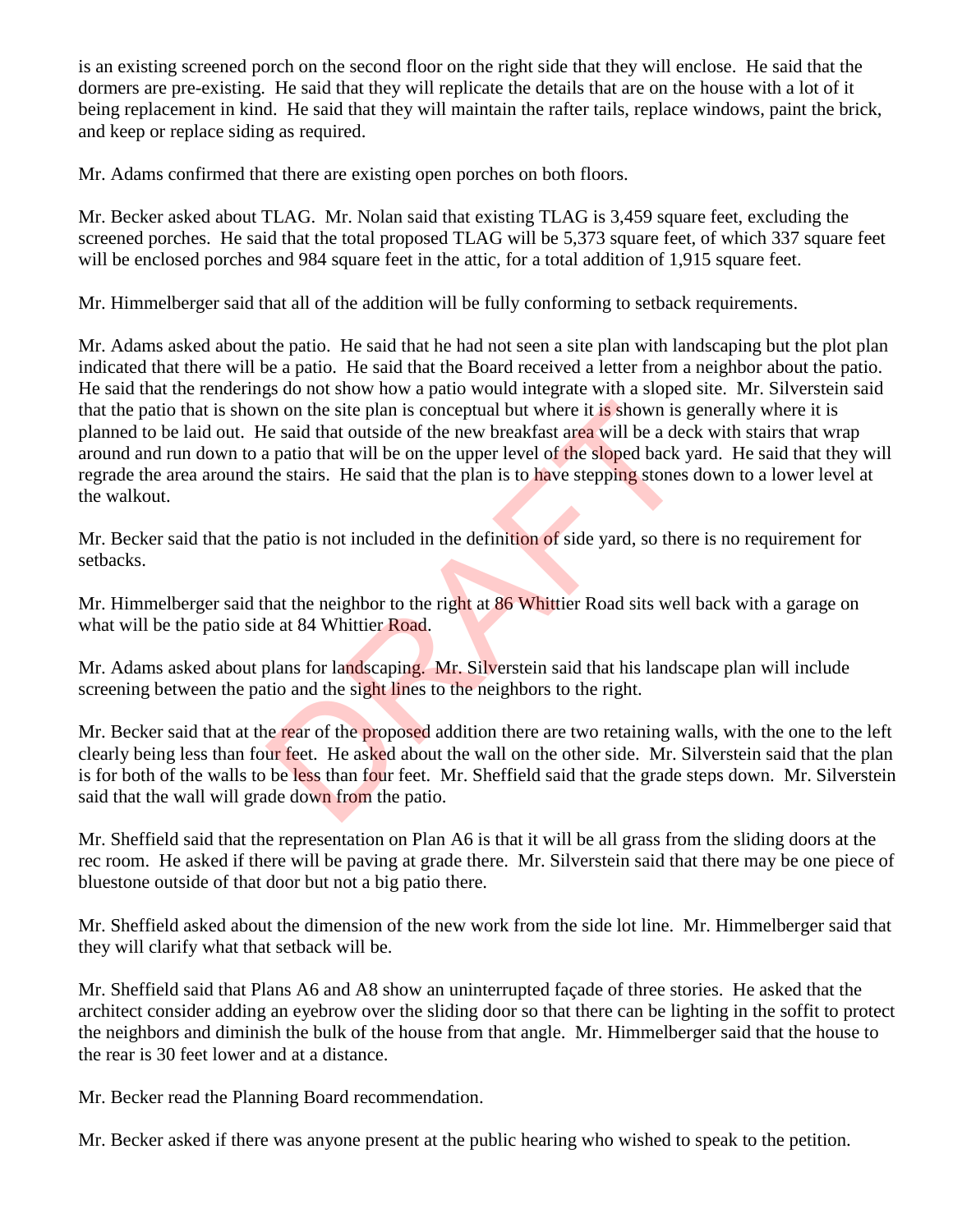Mr. Adams said that the Board received an inquiry from a neighbor about screening.

Mr. Adams moved, Mr. Sheffield seconded the motion, and the Board voted unanimously to approve a special permit and make a finding that the proposed alteration shall not be substantially more detrimental to the neighborhood than the existing nonconforming structure, subject to a condition that there be additional plantings between any proposed patio and the property to the right.

Mr. Adams moved, Mr. Sheffield seconded the motion, and the Board voted unanimously to grant a special permit for construction in a Water Supply Protection District.

## ZBA 2019-50 WELLESLEY FRIENDLY AID ASSOCIATION (CROSSROADS COUNSELING, INC.) 219 WASHINGTON STREET

Present at the public hearing was Linda Cohen, Crossroads Counseling, who said that they run a mental health clinic on the second floor of the Friendly Aid building. She said that they have had a special permit for a number of years. She said that they have been in operation for the past 25 years. She said that the request is for extension of the existing special permit.

Mr. Adams asked about the number of people that Crossroads Counseling provides support for. Ms. Cohen said that four partners in the service and three fee for service clinicians. She said that they operate five days a week 9 am to 8 pm plus a half day on Saturday. She said that she also runs a home based mental health counseling program that sees people in their own home. She said that the clinicians see approximately 10 to 20 clients a day. Mr. Adams asked how people find out about the services. Ms. Cohen said that they have a website and get referrals from social agencies that they work with. She said that they accept insurance and get referrals from insurance companies. f the existing special permit.<br>
the number of people that Crossroads Counseling provide<br>
the service and three fee for service clinicians. She said<br>
is a half day on Saturday. She said that she also runs a ho<br>
sees people

Mr. Sheffield confirmed the hours of operation, as listed in the conditions of the special permit.

Mr. Becker asked if there was anyone present at the public hearing who wished to speak to the petition.

Mr. Becker read the Planning Board recommendation.

Mr. Sheffield moved, Mr. Adams seconded the motion, and the Board voted unanimously to renew the special permit subject to the same conditions except that expiration will occur in three rather than two years.

## ZBA 2019-20 JOAN & JEFFREY TALMADGE, 30 MAYO ROAD

Present at the public hearing was Jeffrey Talmadge, who said that he is co-owner of We Need a Vacation.com, which is an internet business. He said that the request is for renewal of a home occupation special permit that they have had since the early 2000's.

Mr. Adams asked about employees or members of the public that come to the property. Mr. Talmadge said that a couple of employees come to the property. He said that it is uncommon for any members of the public. He said that someone may come to pick something up once every three weeks. He said that they can accommodate all parking on the site.

Mr. Becker asked if there was anyone present at the public hearing who wished to speak to the petition.

Mr. Adams moved, Mr. Sheffield seconded the motion, and the Board voted unanimously to renew the special permit subject to the same conditions except that expiration will occur in three rather than two years.

### PUBLIC MEETING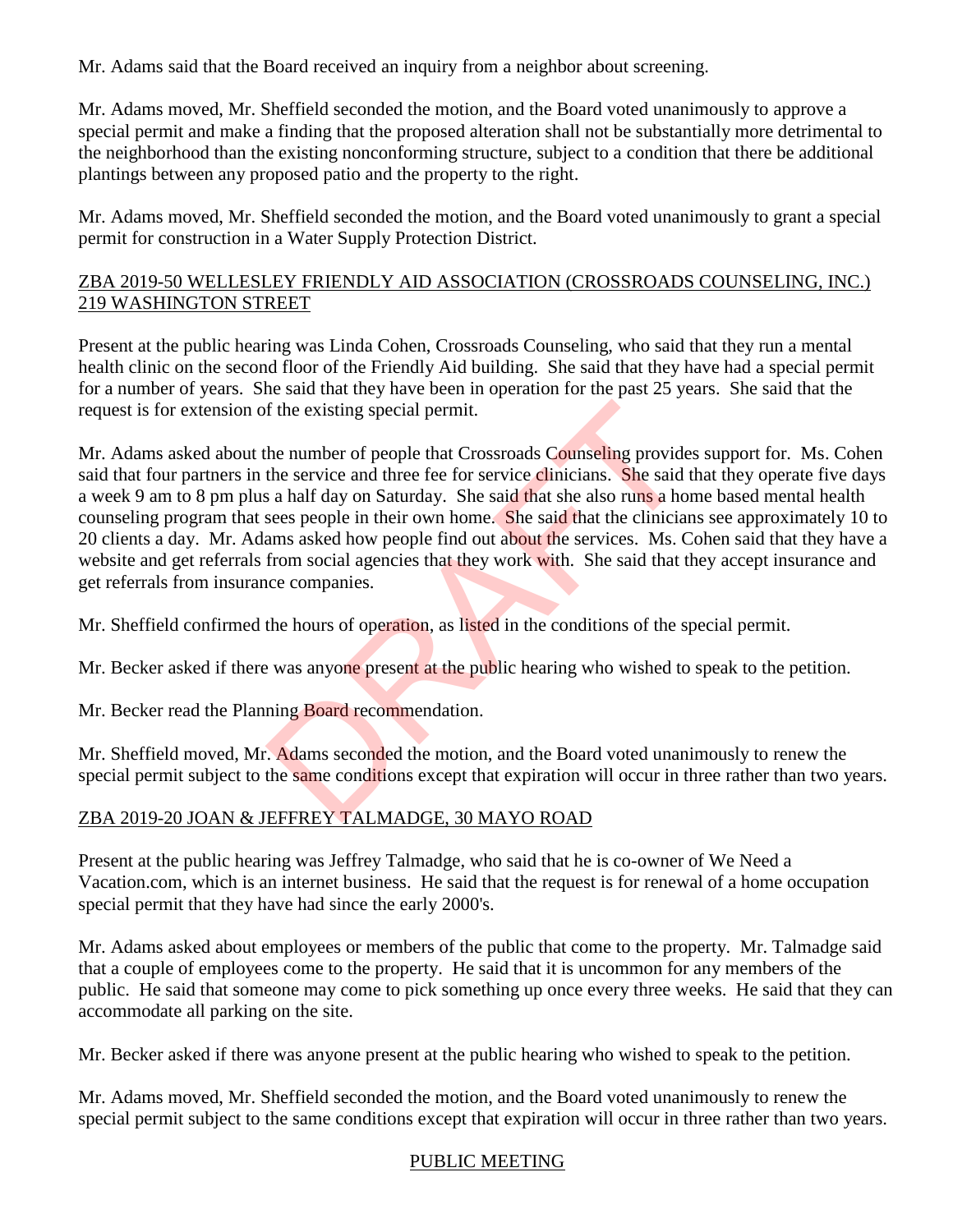### ZBA 2019-38, BRIGHTSIDE INVESTMENTS, LLC, 7 & 11 LONGMEADOW ROAD

Mr. Becker said that the action that the Board will be taking at the public meeting is to decide whether there will be a motion for reconsideration. He proposed that the Board talk about it first and if the members feel compelled to ask Brightside for support, they will go ahead and do that. He said that the Board received Mr. Himmelberger's base and supplemental arguments in favor of reconsideration. He said that on the other side, Town Counsel's opinion related to Mr. Becker by phone that the Zoning Bylaw has no provision for reconsideration of an appeal.

Mr. Becker said that there was a good timeline for when things were submitted but the context for it was not there. He said that the permit request was submitted after on February 6, 2019 that was about a week after the close of the submittal of documents for the public hearing. He said that the next available ZBA hearing scheduled was May 2, 2019, which is the date when the case was heard. He said that was later than 65 days.

Mr. Becker said that he watched the tape of the hearing. Mr. Adams said that he did not watch the tape, so he is not aware of the issues before the Board at the public hearing. He said that is not what is before this Board at the public meeting. He said that it is question of whether there has been information that has been provided to the Board in the request for reconsideration that leads the Board to believe that it should be considered again, notwithstanding the fact that there is no provision in the Zoning Bylaw (ZBL) to reconsider something.

Mr. Becker said that he appreciated Mr. Himmelberger's argument about the Rules & Regulations of the ZBL but he did not think that they trump the bylaw itself. He said that the bylaw is clear in Section 24E in the paragraph that talks about 65 days, there is no remedy if the 65 days is not met. He said that Section 24E.4. talks about 100 days and a remedy if the 100 days has not been met, which is a default to the proposal.

Mr. Becker said that his opinion is that if there is a remedy, it is found in Section 24E.5.

Mr. Sheffield said that he was a member of the Board panel at the public hearing. He said that in the call for public comment, the Board did not recognize the owners of the property as having the opportunity to speak. He said that the Board did hear very persuasively from Mr. Himmelberger about the issue on Longmeadow Road where there were two properties,  $\#$  7 and  $\#$ 11, where  $\#$ 11 is an occupied house and  $\#$ 7 is a new building house to be on the merged properties 7 and 11. He said that the merger makes it one property. He said that the request was to be able to occupy the building on 11 while the building on 7 was in construction, however, that then places two dwellings on the same property. He said that the offer was made to delay installation of the kitchen in the new building to keep it from being qualified as a dwelling. He said that the Board voted two in favor and one opposed, so the motion failed. Let us before the Board at the public hearing. He said that if the means of whether there has been the request for reconsideration that leads the Board to be instanding the fact that there is no provision in the Zoning pp

Mr. Himmelberger said that he disagreed with a contention find that the Rules & Regulations enacted by this Board for the purpose of establishing uniform procedures for conducting the business of the Board should somehow be ignored because they are more stringent. Mr. Becker said that the Rules & Regulations cannot change the requirements of the bylaw. Mr. Himmelberger said that individual rules may make for tighter regulations than a bylaw, just as the bylaw in a Zoning matter may have tighter restrictions than is in the State Statute. He said that when a board decides to promulgate rules and impose upon itself for the benefit of those appearing before it a mandatory requirement that a hearing be held within 65 days, and the Rules specifically state that upon a failure to do so, the relief being sought shall be deemed constructively approved. He said that he disagreed with a contention that because they are more restrictive upon the Board, that they do not apply and the looser less restrictive rules of the bylaw apply, where it is this Board that enacted the rules.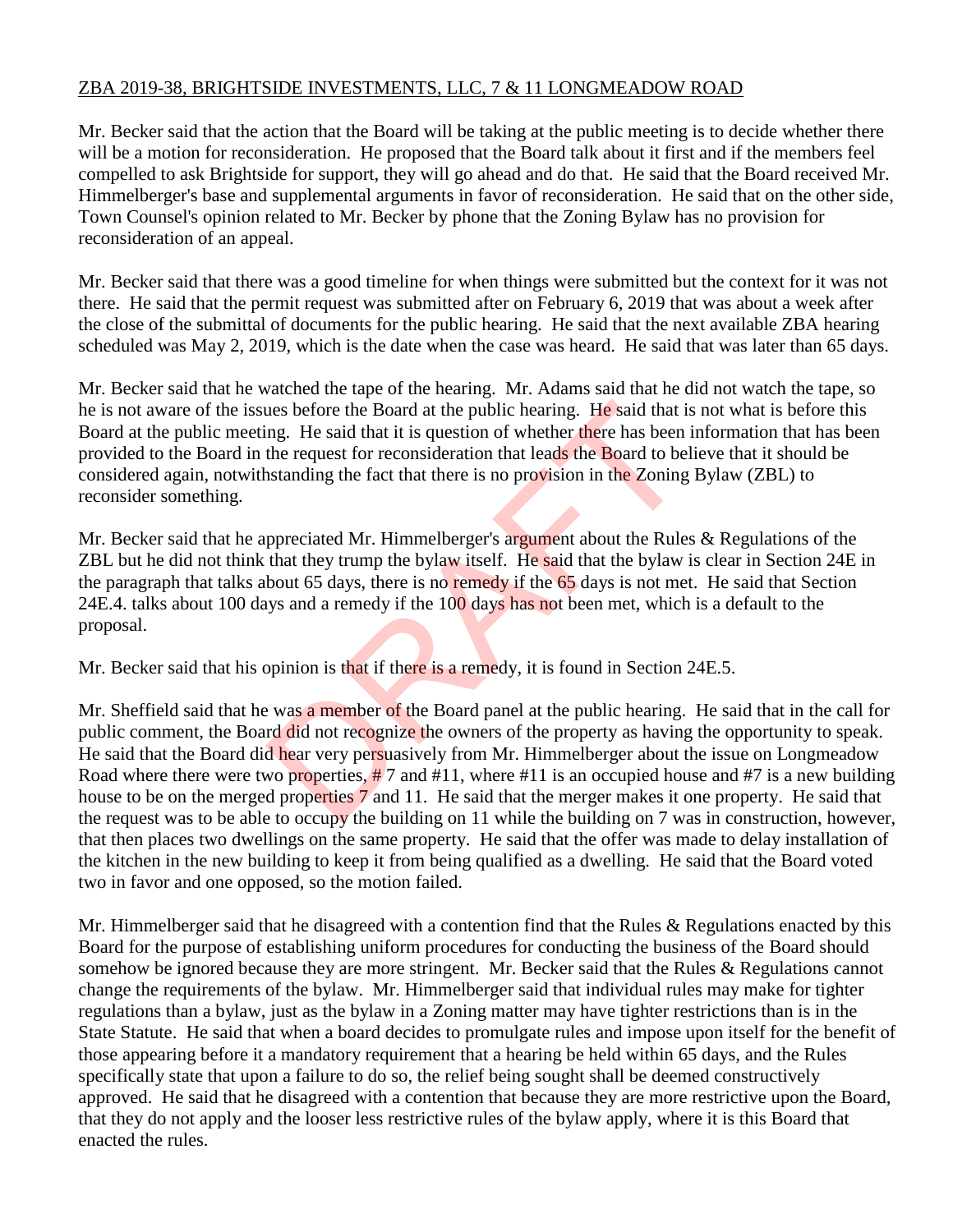Mr. Himmelberger said that he was seeking to have the Board recognize the inadvertence of not conducting the hearing within 65 days and deem that the relief being sought is constructively approved, namely, that a building permit application may be submitted for the reconstruction of #7 to comply with all application rules but which may not be rejected based upon the contention that somehow it would result in two dwelling units on a single lot by providing for that building permit because, in fact, as discussed at the public hearing, there are specific definitions within the bylaw that define what a dwelling is, which is that a dwelling is habitable and has cooking facilities. Mr. Becker said that a unit has cooking facilities, a dwelling does not. Mr. Himmelberger said that a dwelling has to be habitable and cannot be without a Certificate of Occupancy.

Mr. Becker said that the purpose of this public meeting is not to argue the merits of the case.

Mr. Adams said that the request before the Board at the public was to make life a little easier for the homeowners by having a residence adjacent to where a new home is being built for them on what will become the same property. He said that once the lot were combined it became a new property with two houses on it, which is a violation of the bylaw. He said that he was inclined to support the building official, who has the responsibility to enforce the ZBL, whose approach discounts agreements and promises to tear down a house once the new house is done or not put a kitchen in the new house until the old house torn down. He said that it seems like a lot of making adjustments in order to give the homeowner the flexibility to live next to where their new home is being built. He said that he was not convinced that is essential.

Mr. Becker said that the remedy is described in Section 24E.5 of the ZBL. He said that it does not require going outside of the ZBL to find some sort of reconsideration that is not really there. Mr. Himmelberger said that they are simply asking the Board to reconsider and enforce its Rules & Regulations regarding not meeting the time limits and constructive approval. Mr. Becker said that the remedy still applies. ew house is done or not put a kitchen in the new house urms like a lot of making adjustments in order to give the h<br>r new home is being built. He said that he was not convi<br>remedy is described in Section 24E.5 of the ZBL.

Mr. Himmelberger asked the Board to acknowledge its rules under the motion for reconsideration and deem that the failure of the Board to hold a hearing within 65 days is deemed a grant of the appeal. He said that is not a new appeal or a new petition but is asking the Board to take judicial notice of the procedural defect in this case and to follow its rules when such a defect is brought to its attention.

Mr. Sheffield said that a petition that was signed by about 20 neighbors in favor of the proposed request was submitted to the Board for the public hearing.

Mr. Adams said that he had not heard why the request to live in the home at 11 Longmeadow is essential. Mr. Thorpe said that the motion for reconsideration discusses the reasons for the request. He said that at the public hearing, he and his wife did not get a chance to talk. He said that they wanted to address some of the non-legal issues of intent and trying explain what they were trying to do and what they ran up against. Mr. Becker said that he disagreed with that. He said that he watched the tape and it was clear that the vote was two to one and there was no point in talking about it more. He said that the Thorpe's representative made eloquent arguments through the whole of that portion of the hearing. Mr. Thorpe said that there is the side that Mr. Himmelberger does not know about and when the public was asked for comments, Ken Soderholm stood up and asked to speak. Mr. Becker said that this Board is not here to hear the merits of the case but to determine whether it will accept a motion for reconsideration.

Mr. Thorpe said that he would address the question of whether there is any meaningful reason to live there in the house at 11 Longmeadow while they are building the house at 7 Longmeadow Road. Mr. Adams said that many people have renovated their homes, have moved elsewhere while that happens and then moved back. Mr. Thorpe said that when they purchased the home next door, they took into account the need to renovate their house because of situations they incurred. He said that he took into account in the price that it would be pay for almost \$200,000 which they would have to pay to rent a place. He said that having to rent a place as Chairman Seegel had suggested would be expensive and would change the entirety of the project. Mr. Becker said that the Thorpe's were the ones who combined the lots and nobody forced them to do that.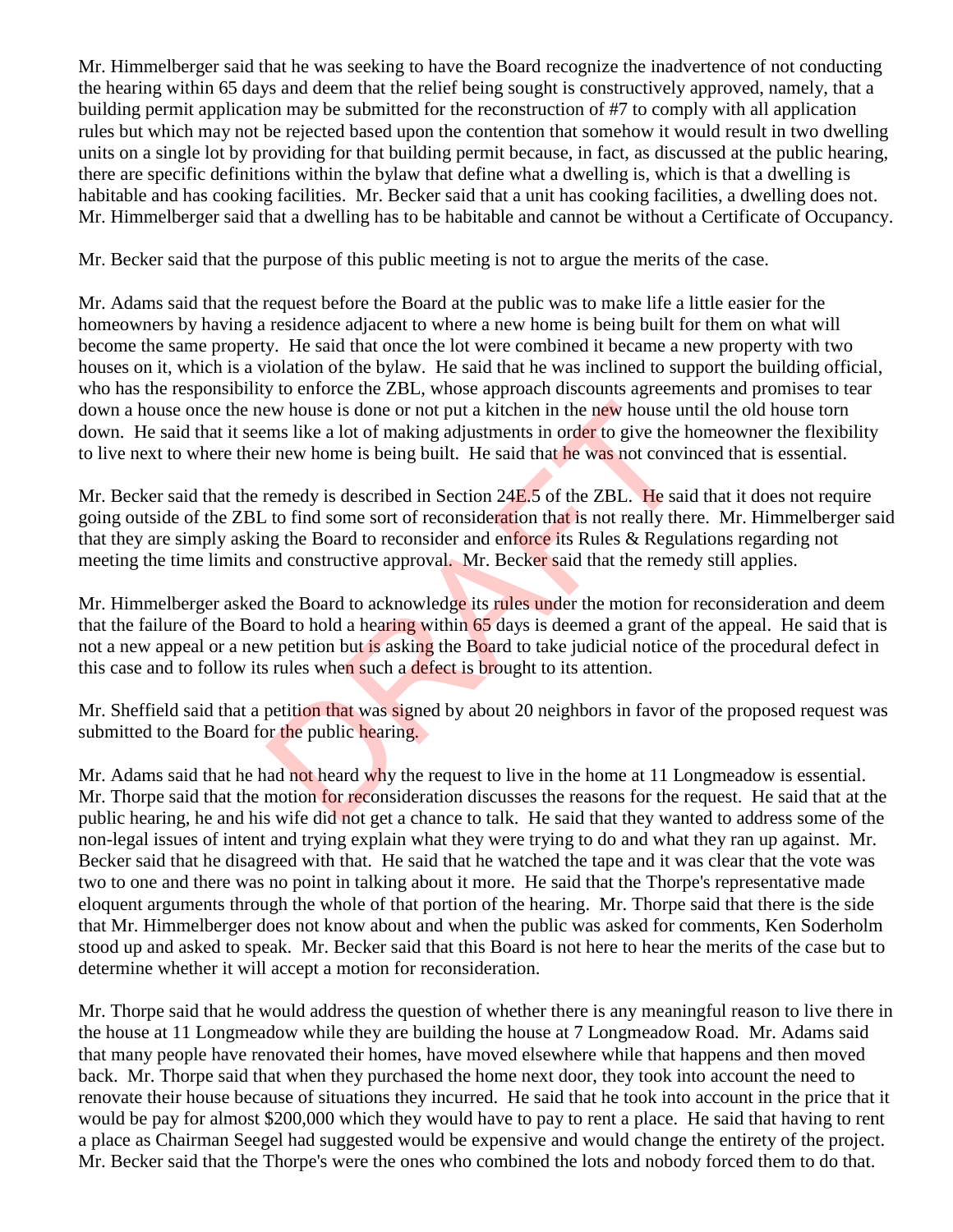Mr. Thorpe said that he questions whether the lots are combined. He said that he was told by two different departments in Town Hall that the lots are not combined. He said that he would prefer that the lots be combined for tax purposes. Mr. Becker said that issue is not for this forum.

Mr. Thorpe said that it will be extremely expensive to have to move. He said that they have already moved three times in the past two years. He said that they have two children who go to school around the corner. He said that it will be extremely expensive to rent another place and will cause the project to not occur. He said that when they spoke with the 20 neighbors, all of them had the same issue, which was that there has been a lot of construction on Longmeadow Road and many times workers come early and leave late. He said that when some issues came up with dirt tracking on the road, he went out and took care of the issue himself. He said that if he can live there, he will have the ability to oversee the behavior or issues, whereas if he is somewhere else, he cannot. He said that they got 100 percent approval from the neighbors.

Mr. Becker asked to stick to the issue before the Board.

Mr. Himmelberger said that Mr. Becker indicated that it was a dwelling unit not a dwelling that had the requirement of a kitchen. He said that, in fact, a one family is defined in the ZBL as detached dwelling containing not more than one dwelling unit. He said that it follows that if there is a one family dwelling without a kitchen, it does not contain a dwelling unit and therefore cannot be in violation of the bylaw. Mr. Becker said that a dwelling is defined in the bylaw as a building which is designed for or redesigned or used for human habitation. He said that it does not say anything about kitchen. Mr. Himmelberger said that on Page 10 of the ZBL, a one-family dwelling is described as a detached dwelling containing not more than one dwelling unit. He said that on Page 8 of the ZBL, a dwelling unit is described as a room, group of rooms, or dwelling forming a habitable unit for one family with facilities for living, sleeping, food storage and/or preparation and eating. He said that is where the kitchen comes into being and that is a touchstone by which the Building Inspector determines whether or not a building is a dwelling. He said that, in fact, a one family is defined in the ZBL<br>one dwelling unit. He said that it follows that if there is<br>not contain a dwelling unit and therefore cannot be in vi<br>ng is defined in the bylaw as a building which

Mr. Adams said that, as a former building official, it is almost impossible for a building official to monitor whether there are facilities for food **preparation** and storage in a dwelling because all it takes is a microwave and a hot plate to create a kitchen in a place with a sink and a refrigerator. He said that it is complicated for the building official to enforce that kind of thing. Mr. Himmelberger said that except where they already granted the permit for gutting the existing kitchen and the kitchen is gutted. He said that the building cannot be used without a CO, which would never be granted. Mr. Becker said that gets into the merits of the case.

Mr. Becker asked if the Board needed anything further to consider the motion for reconsideration.

Mr. Sheffield moved, Mr. Becker seconded the motion, and the Board voted to reconsider the Zoning Board Appeals vote on May 2, 2019 denying the Applicant's February 6, 2019 Appeal of the Building Inspector's determination with one vote in the affirmative and two votes in the negative. The motion failed.

## PUBLIC HEARING

# ZBA 2019-48, LAURA LONDON, 440 WASHINGTON STREET

Present at the hearing were Paul Worthington, Designer, and Marc Charney, who is now the owner of the property.

Mr. Worthington said that the plan is to rebuild over the existing footprint, in particular, developing the third floor for better sized living space.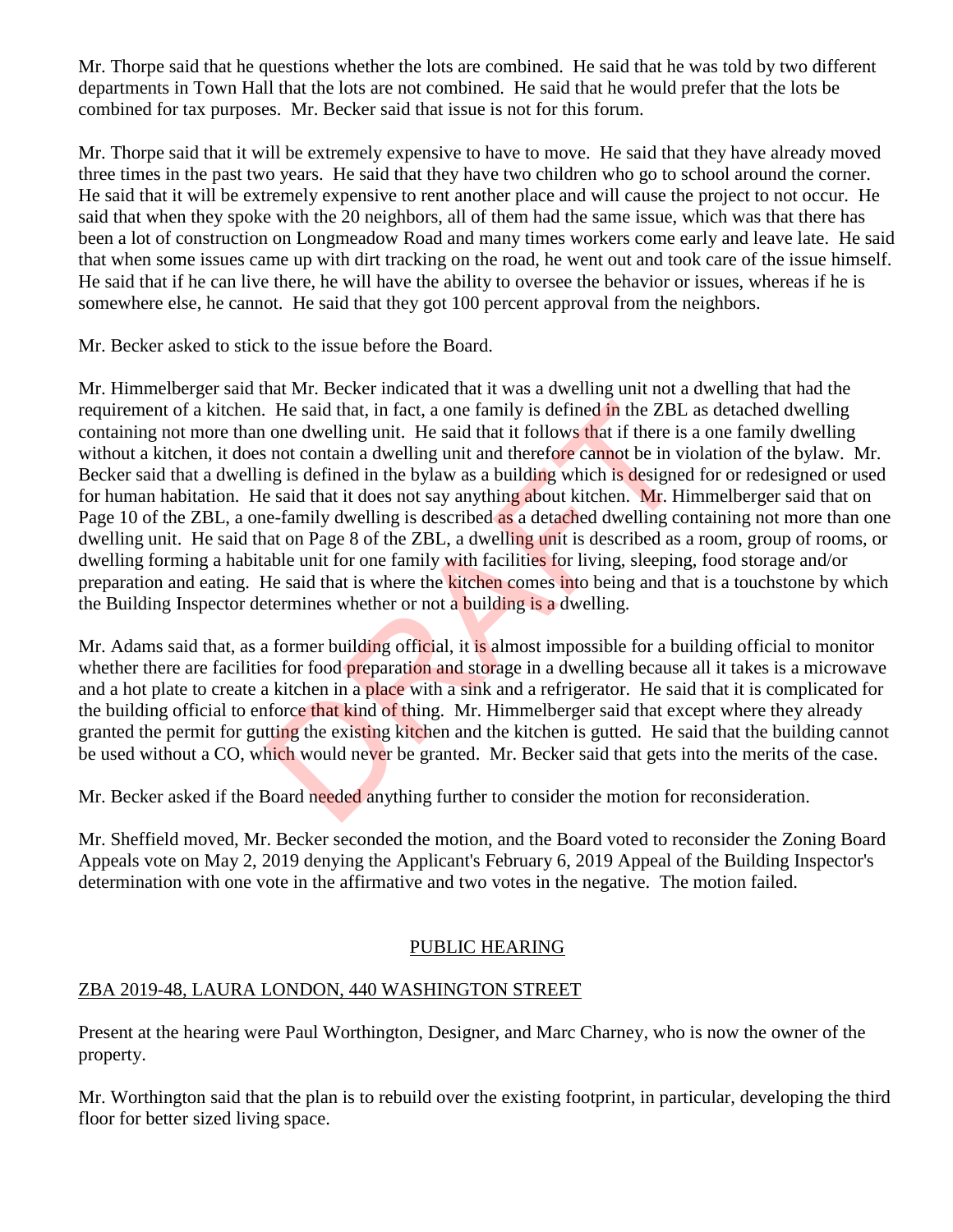Mr. Adams said that it was never clearly said in application package that this is a legal two-family. Mr. Charney said that it is. He said that it is located on a pie shaped parcel. Mr. Becker said that it is the only single family lot along that stretch where it is park land or General Residence.

Mr. Worthington said that they would like to take off the roof and rebuild the third floor. He said that there are some existing bays cantilevered on the second floor that poke out unsupported. He said that they would like to make them more traditional looking. He said that there is a back stairway that is not to Code. He said that they are proposing to put an exterior stair from the second floor unit down to grade for an egress. Mr. Adams asked if they considered just making it a slightly wider stair. Mr. Worthington said that the way that the framing is, it would be tough and would also take away from what is not a wide house at 18.3 feet in the rear and 21.3 feet at the front. Mr. Adams said that, because they are protected from the weather, interior stairs are preferable. Mr. Worthington said that the stairs will be the second means of egress.

Mr. Becker said that the plot plan shows a 40 foot private way on what the Natural Resources Commission (NRC) identifies as parkland. Mr. Charney said that it was a mistake that the surveyor identified that piece of land as a private way. He said that he owns the house at 436 Washington Street, and when he purchased the house in 2002, that strip was a dirt driveway. He said that, at the time, he went to town officials to ask if the town would pave. He said that he was told that the town would not pave it but he could. He said that it is a driveway to get to the rear area of 436 Washington Street and to get into the property. He said that he spoke with Brandon Schmitt in NRC and cleared it up with him.

Mr. Sheffield said that the property is shown as town land on town maps. Mr. Becker said that NRC sent a letter to Board claiming that the Board should not grant and Zoning relief until encroachments onto NRC land have been resolved. Mr. Charney said that he read the letter from NRC and his understanding is that NRC wants the encroachment issues to be resolved, which could be handled with a condition from the Zoning Board. He said that was not aware when he purchased the property that the shed crosses the property line. He said that it was constructed 50 to 60 years ago. He said that he is open to whatever the Board would like to have done with the garage/shed. He said that, in speaking with Mr. Schmitt, he learned that historically this was a way for the town to get to Hunnewell Field to dump snow. He said that he has an easement to use the right of way to access 436 and 440 Washington Street. He said that he discussed the possibility of buying that strip of land with Mr. Schmitt but it would involve a major process. rip was a dirt driveway. He said that, at the time, he wenes aid that he was told that the town would not pave it but e rear area of 436 Washington Street and to get into the p mitt in NRC and cleared it up with him.<br>
e pr

Mr. Charney said that what he is seeking from the Zoning Board is a determination that the encroachment is diminimis. Mr. Adams said that a huge part of the garage is encroaching. He confirmed that when Mr. Charney bought the property, it came with the easement. Mr. Becker said that the Board does not know the history of easement and what agreements were made.

Mr. Charney said that he can take the garage down.

Mr. Adams said that the plot plan shows what appears to be two structures, the garage and another part at the back. Mr. Charney displayed pictures of the garage structure.

Mr. Sheffield said that, with the fence from garage to garage, the land is unusable by the town. Mr. Becker said that the NRC letter that the Board received had a letter attached from December 15, 2015 that told Mr. Charney that the fence would have to come down. Mr. Charney said that the fence is gone.

Mr. Adams said that this is a difficult case. He said that the structures are encroaching closely to the property lines and are over the property lines onto parkland in some instances. He said that he did not have a problem with the property being next to public land. He said that Mr. Charney is reasonably confident that the land will never be built on. Mr. Charney said that they mow the lawn. He said that there is a barrier to where DPW mows the field.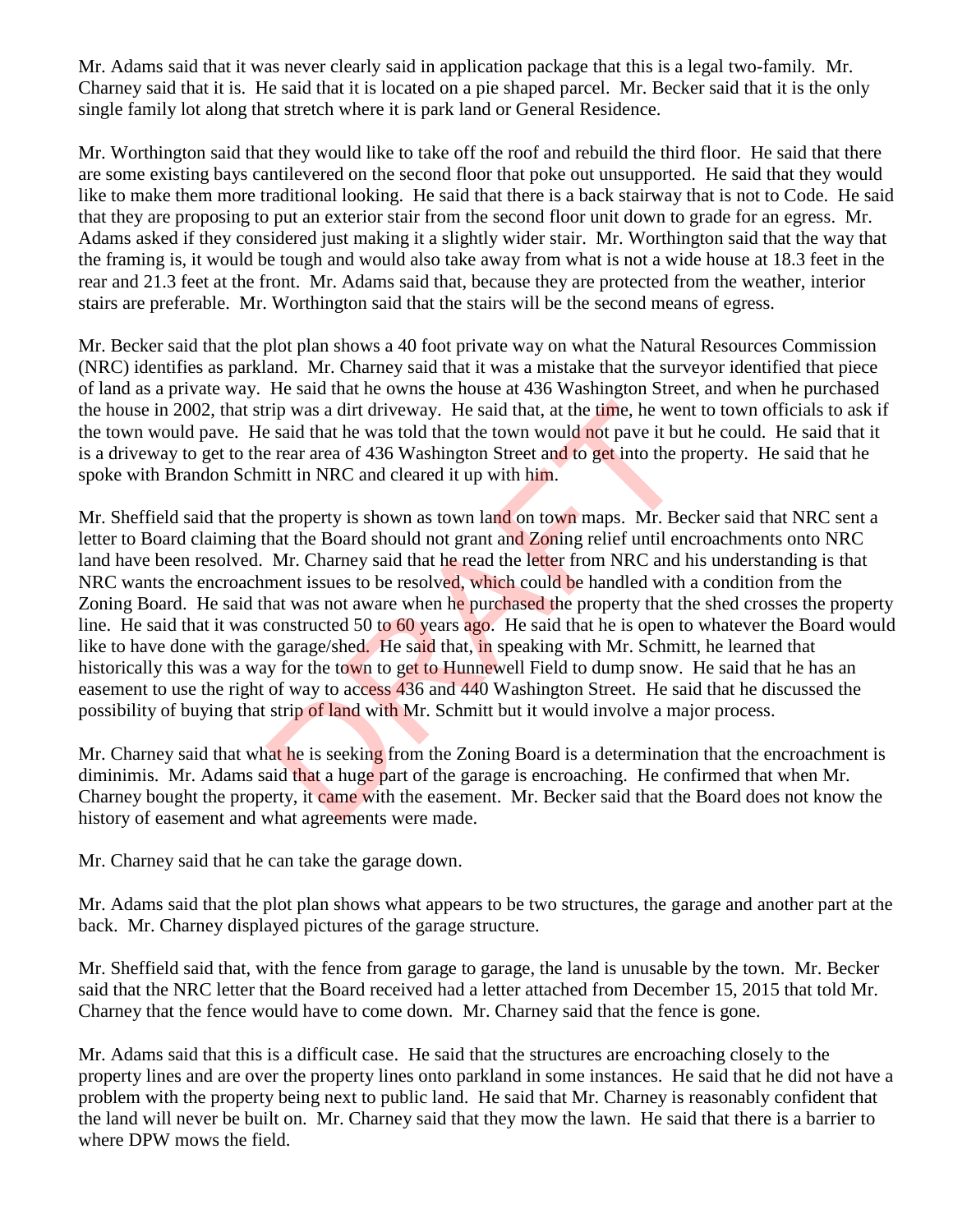Mr. Sheffield asked about photographs attached to the December 15, 2015 letter to Mr. Charney that show debris on park land. Mr. Charney said that the area has been cleaned up.

Mr. Becker said that there is an upcoming project at Hunnewell Field. Mr. Charney said that he has no interest in laying claim to the piece of park land. Mr. Worthington said that it is separated by a tree line and is pretty secluded.

Mr. Sheffield asked about the current use of the garage. Mr. Worthington said that it is used as a shed for storage. He said that you could fit a small car in there.

Mr. Adams said that the bituminous pavement crosses the property line. Mr. Worthington said that will be removed.

Mr. Adams asked if there are any responsibilities to repair the pavement. Mr. Charney said that it was dirt. He said that he called the town in 2003 and was told that he could pave it. He said that the town came out and set a water valve in place. He said that he does maintain even though it is not his land and he does not pay taxes on it.

Mr. Becker said that the air conditioning condensers are in the setback. Mr. Charney said that they can move them to a spot in the front. Mr. Worthington said that the condensers are the least visible where they are now. Mr. Becker said that they only place that they might not be in the setback would be on the left at the front. He said that the petition was advertised as a special permit. Mr. Charney said that they can move the condensers to a location that will not require a variance. air conditioning condensers are in the setback. Mr. Charn<br>t. Mr. Worthington said that the condensers are the least<br>at they only place that they might not be in the setback w<br>tition was advertised as a special permit. Mr.

Mr. Sheffield said that a note on the plans says that the box bay will go to grade. Mr. Worthington said that it will require a foundation. He said that detail is usually part of the construction drawings. Mr. Becker said that having a foundation defines the edge of the side yard setback. He said that because everything here is nonconforming, the impact is minimal.

Mr. Adams said that typically he would be concerned about leaving .9 feet on the side of the porch. He said that for the time being no one will be using the land next to it. Mr. Worthington said that it could be converted to a ramp for wheelchair access in the future, which was the reasoning behind building that out.

Mr. Charney said that he would consider starting the process of acquiring the town land. He said that it would be a long term process and he would have to find twice the amount of land to compensate the town. He said that Mr. Schmitt told him that this piece of land is not currently a big priority for NRC. Mr. Becker said that the Dunkin Donuts on Route 9 spent a lot of time acquiring State land to its property.

Mr. Becker asked if there was anyone present at the public hearing who wished to speak to the petition.

Robert Fleming, 432 Washington Street, said the he grew up on the property. He said that he has known Mr. Charney since 2002 and thinks that he is a good neighbor. He discussed the history of 440 Washington Street. He said that at one time they used to park on the Tommy Lee Field and for 90 years there were no problems. He said that Washington Street was re-curbed in 1994 and that is where the town trucks came in to dump snow. He said that when they built the Tommy Lee Field, people could no longer park where they had. He said that the town was open to letting people do what they wanted with it. He said that it got tightened up from the west because of Tommy Lee Field, still retaining the 40 foot right of way.

Mr. Fleming said that he had issue with one of the previous tenants at 440 Washington Street because, once in a while when he wants he driveway cleared, he will park in the right of way between the trees. He said a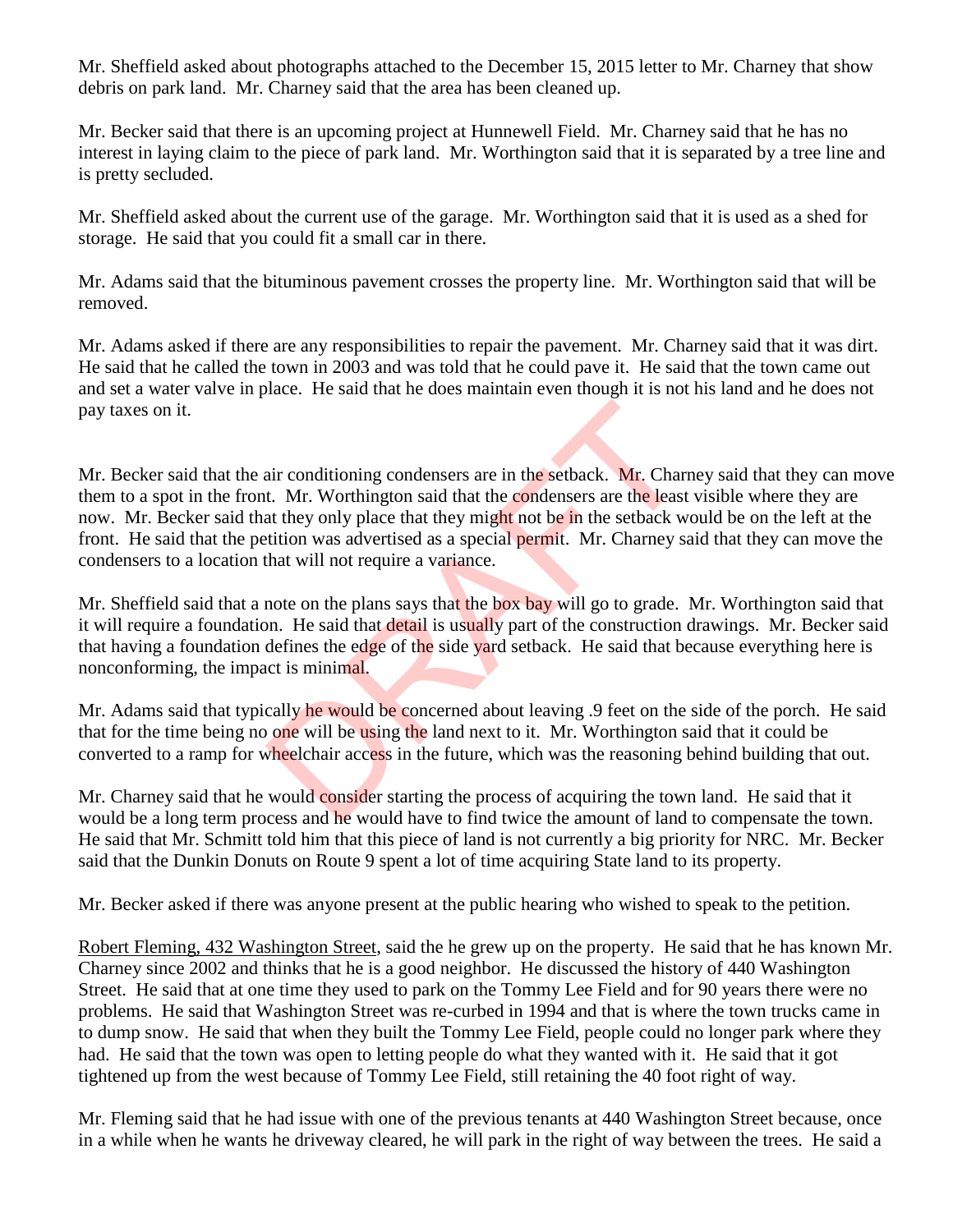prior tenant told him that it was private land. He said that his concern is that the parking is tight. He asked if there will still be enough parking for the tenants with the expanded space.

Mr. Adams confirmed that Mr. Charney's house that is adjacent to 440 Washington Street is a two-family as well. He said that there are four dwellings competing for parking there. He asked about parking on Washington Street. Mr. Charney said that the parking spaces on Washington Street were moved back to align with the fields when the High School Project was done.

Mr. Sheffield said that removing the garage encroachment in the right of way would increase the potential for surface parking. open up space for parking –

Mr. Becker read the Planning Board recommendation

Mr. Fleming said that his neighbor has an air conditioner condenser that is two feet from the property line. He said that he did not think that having the condenser on the west side will make any difference. Mr. Becker said that it is in violation of the Zoning Bylaw.

David Himmelberger, 387 Linden Street, said that he did not have a problem with increasing the density of the house but did not think that there are other houses in the General Residence District that have second story staircases projecting from them. He said that projects a certain tenement look on a main thoroughfare. He said that it is a pre-existing nonconforming lot and two-family, but the town generally strives to minimize the appearance of two families. He said that this will go from a single to a double door and a staircase on the first floor to a staircase up to the second floor. He said that he is okay with the increased height and the dormers but thinks that it would be substantially more detrimental based upon how it appears to the public and passersby. He said that there should be a condition that there be no encroachment on the town land. He said that the town has an encroachment policy that is not always uniformly enforced but this Board has always enforced when it is presented with the option. 7 Linden Street, said that he did not have a **problem** with<br>
the that there are other houses in the General Residence D<br>
g from them. He said that projects a **c**ertain tenement loc<br>
isting nonconforming lot and two-family

Mr. Adams said that he raised a concern about an interior versus an exterior stair. He said that the exterior stair will encroach closer to the property line, except for the garage that goes over the property line. He said that he would be inclined to want to condition the decision to having the stair moved into the building.

Mr. Charney said that, as the owner of a two-family house at 436 and now 440 Washington Street, the town is striving toward diversity of housing. He said that the origins of this lot are unknown and he does not know how it ended up sitting on its own as a single family house. He said that Mr. Worthington came up with a tasteful design and the Planning Board supported that. He said that there have been situations in the past with two-family homes in single family districts have been asked to be reverted to single families. He said that this is good candidate for promoting the town's diverse housing stock.

Mr. Worthington said that they could keep the existing stair that is unsafe but what was proposed would be an improvement in safety and a better way to get outside in the event of a fire. He said that at 29 inches wide, it is way under code and the proposal is an attempt to meet code, be safe and gain 27 square feet.

Mr. Becker discussed possible conditions. He said that one would be to move the stairs inside, the second would be to take the garage out of the setback or adjacent land, and the ac condensers.

Mr. Himmelberger said that what he finds off-putting is the exposed stairway. He asked if it would be possible to enclose the stair to make it look like part of the building. He said that it is a dense lot and he did not think that anyone would be concerned about structure moving closer to the lot line. He said that would improve the appearance and the additional square footage inside would be retained. Mr. Charney said that would be doable. Mr. Worthington said that there will be more mass.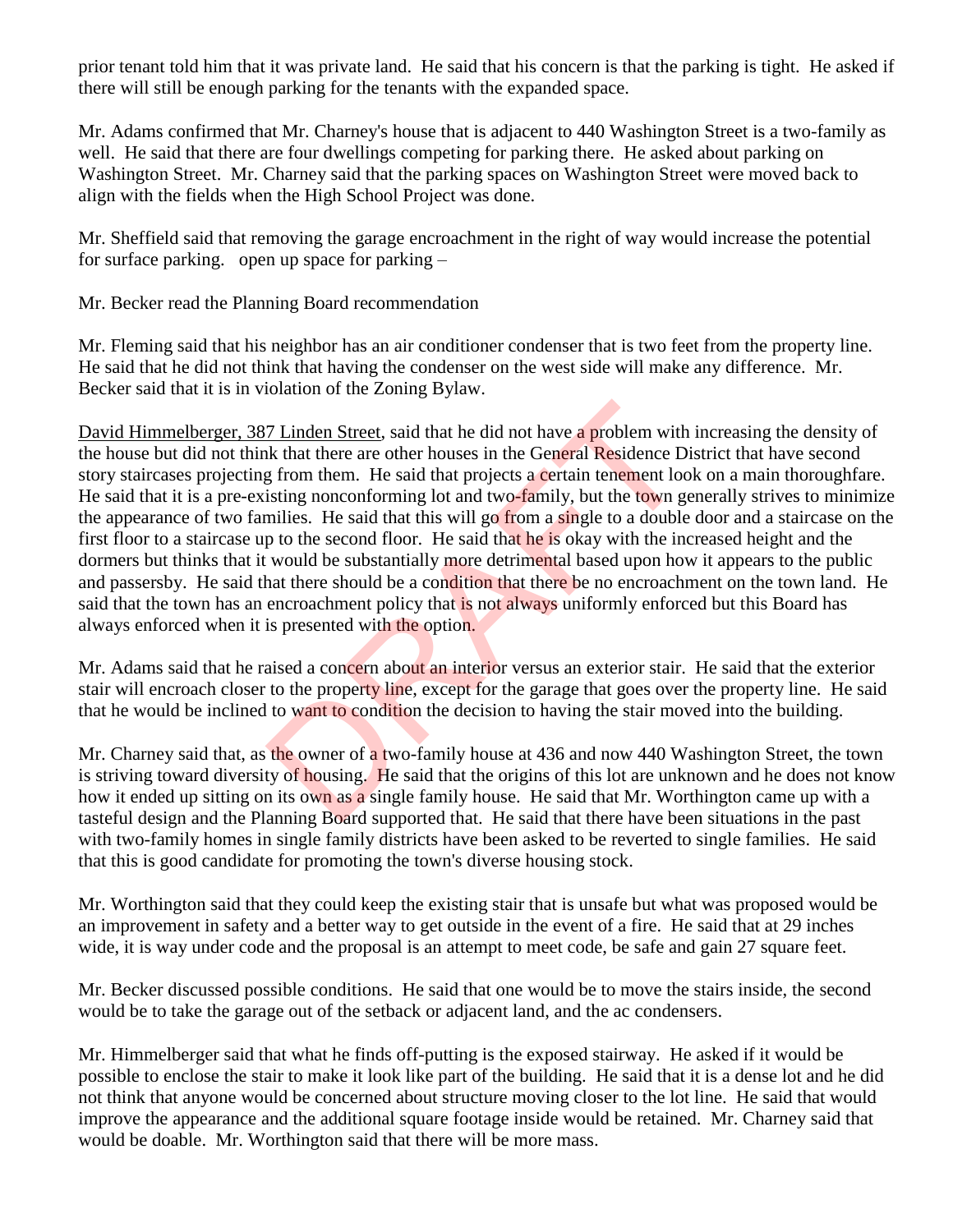Mr. Adams said that he did not want to have a major design change as a condition. He said that he would have to see the revised plan. Mr. Sheffield said that he agreed with Mr. Adams. He said that there a number of things that the applicant can do to make the design more palatable.

Mr. Becker suggested and Mr. Charney asked that the hearing be continued.

Mr. Adams moved, Mr. Sheffield seconded the motion, and the Board voted unanimously to continue the hearing to July 11, 2019.

### ZBA 2019-52, JAMES TAU, 35 CLIFFORD STREET

Present at the public hearing was James Tau.

Mr. Tau said that the proposal is to tear down the existing structure and rebuild, according to the plans that were submitted. He said that the existing building has a couple of nonconformities. He said that the proposal is to build on the existing footprint and to build an addition on the other side of the property that will meet setback requirements. He said that the request is to build on the existing footprint.

Mr. Sheffield said that the front yard setback is nonconforming.

Mr. Adams confirmed that Mr. Tau is a different owner from the person who came before the Board in 2018. He asked if the previous owner acted on the relief that the Board granted. Mr. Tau said that they did not. He said that the currently proposed design is similar to the previous design.

Mr. Becker asked about TLAG calculations. Mr. Tau said that it will be 5,751.3 square feet, including the garage. Mr. Adams said that the TLAG is much larger than the threshold of 3,600 square feet for the district. Mr. Tau said that the calculations include the attic and the garage. He said that the replacement house will be on the same footprint. He said that most of the additional square footage is from the attic. He said that the existing ridge is 24 feet, which is significantly lower than the houses next to it. He said that the proposed ridge will be 31.6 feet, similar to the houses next to it. He said that it will not appear to be massive from the street because the façade is narrow and goes way back. He said that the house is deceptively big. He said that the garage to the left is set back 30 to 31 feet. He said that because the garage is set behind the porch, it does not seem to add mass and bulk to the house. ments. He said that the request is to build on the existing<br>e front yard setback is nonconforming.<br>at Mr. Tau is a different owner from the person who cam<br>owner acted on the relief that the Board granted. Mr. Tau<br>posed des

Mr. Adams asked if the Applicant could have maintained the compliant setbacks and still got the size house that he wanted. He said that the front yard setback is more than what is proposed. Mr. Becker said that because they are tearing down the house, why not build a compliant house. Mr. Tau said that there are time constraints. He said that they would like to move in before the next school year starts. He said that in trying to work with the existing footprint and trying to come up with a floor plan that they liked, they needed the kitchen to be in a certain position in the house. He said that they also wanted a first floor bedroom. He said that they were to make the front of the house conforming, that would make it too small. He said that they did not like the idea of a porch. He said that keeping the existing footprint seemed like a good compromise.

Mr. Becker read the Planning Board recommendation.

Mr. Sheffield said that the proposed flat uninterrupted façade is 76 feet long with dormers at the third level. He said that marrying the two large rectangles changes the scale of the neighborhood. He said that there is a house on Clifford Street that already changes the scale of the neighborhood dramatically. He said that the current house has more texture and character than the proposed house. He suggested that this continue in the design phase for a while.

Mr. Becker discussed the options for moving forward with the petition.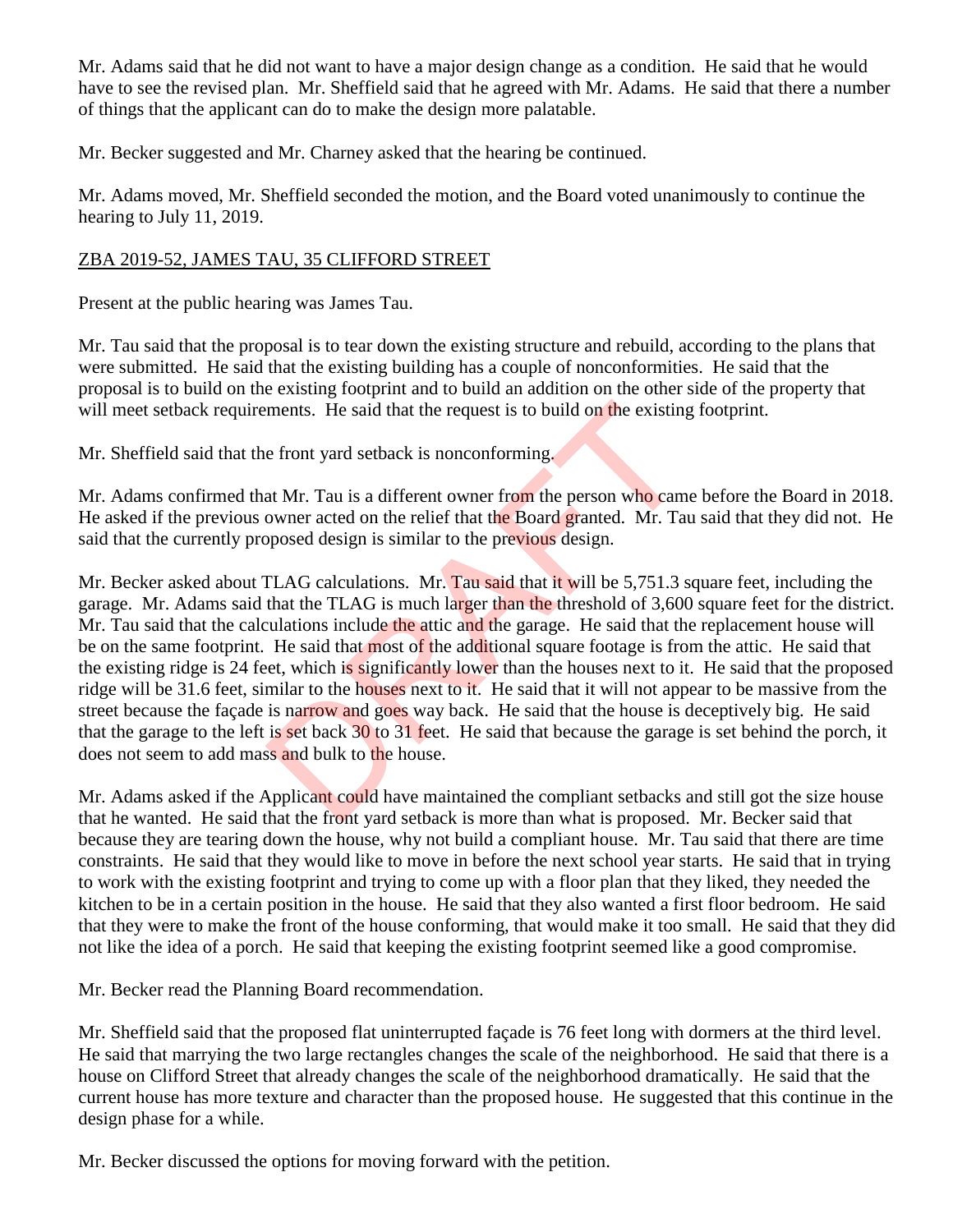Mr. Becker said that the trigger for Large House Review (LHR) in a 10,000 square foot district is 3,600 square feet and the proposed structure is 5,700 square feet, which is the trigger for a 20,000 square foot district. He said that something that is much closer to 3,600 square feet would be easier to get over the size. He said that looking around the neighborhood, the houses are smaller. He said that, at 5,750 square feet, the Planning Board said that it would be substantially more detrimental to the neighborhood.

Mr. Tau requested that the petition be allowed to be withdrawn without prejudice.

Mr. Adams moved, Mr. Sheffield seconded the motion, and the Board voted unanimously to allow the petition to be withdrawn without prejudice.

### ZBA 2019-55, STEPHEN O'BRIEN, 42 LONGFELLOW ROAD

Mr. Becker said that the Board received a request from the Applicant to withdraw the petition without prejudice.

Mr. Becker moved, Mr. Adams seconded the motion, and the Board voted unanimously to allow the petition to be withdrawn without prejudice.

#### ZBA 2019-56, XIANG ZHEN, 9 COLUMBIA STREET

Present at the public hearing were Xiang Zhen and Wei Fu, who said that the house is nonconforming and the detached two story garage is conforming. She said that the request is to build an addition between the two structures to connect them. She said that the new addition will not exceed the height of the existing house. She said that they will not build beyond the nonconforming part of the house. She said that they will demolish the nonconforming deck. She said that they would like to make the changes to get more privacy and security. She said that the house is next to several commercial properties and banks. Mr. Fu said that after they built their garage, the bank next to their house was robbed. He said that Columbia is a one way street and they live at the end. He said that on a daily basis they see cars come in, discover that it is a one way street and turn onto their driveway to make a u turn. He said that they have two small children who play table tennis on the first floor of the garage. He said that his workshop is on the top floor of the garage. He said that they will feel more secure if the structures are connected. Adams seconded the motion, and the Board voted unanim<br>prejudice.<br>
<u>CHEN, 9 COLUMBIA STREET</u><br>
ing were Xiang Zhen and Wei Fu, who said that the hous<br>
irage is conforming. She said that the request is to build<br>
them. She sai

Ms. Zhen said that connecting the structures will make things easier in the winter. She said that right now they are living with their children and parents. She said that they only have one full bath and the plan is to add a full bath. She said that they love the neighborhood and want to continue to live there more comfortably.

Mr. Becker said that the front yard and left side yard setbacks are nonconforming.

Mr. Becker read the Planning Board recommendation.

Mr. Sheffield said that the proposal makes sense. He said that linking the garage to the house will make it much more convenient. He suggested that the architect look for ways to make the courtyard between the garage and the bay window more attractive.

Mr. Adams asked about the use of the second floor workshop. Mr. Fu said that he uses it in connection with his hobby of remote control models.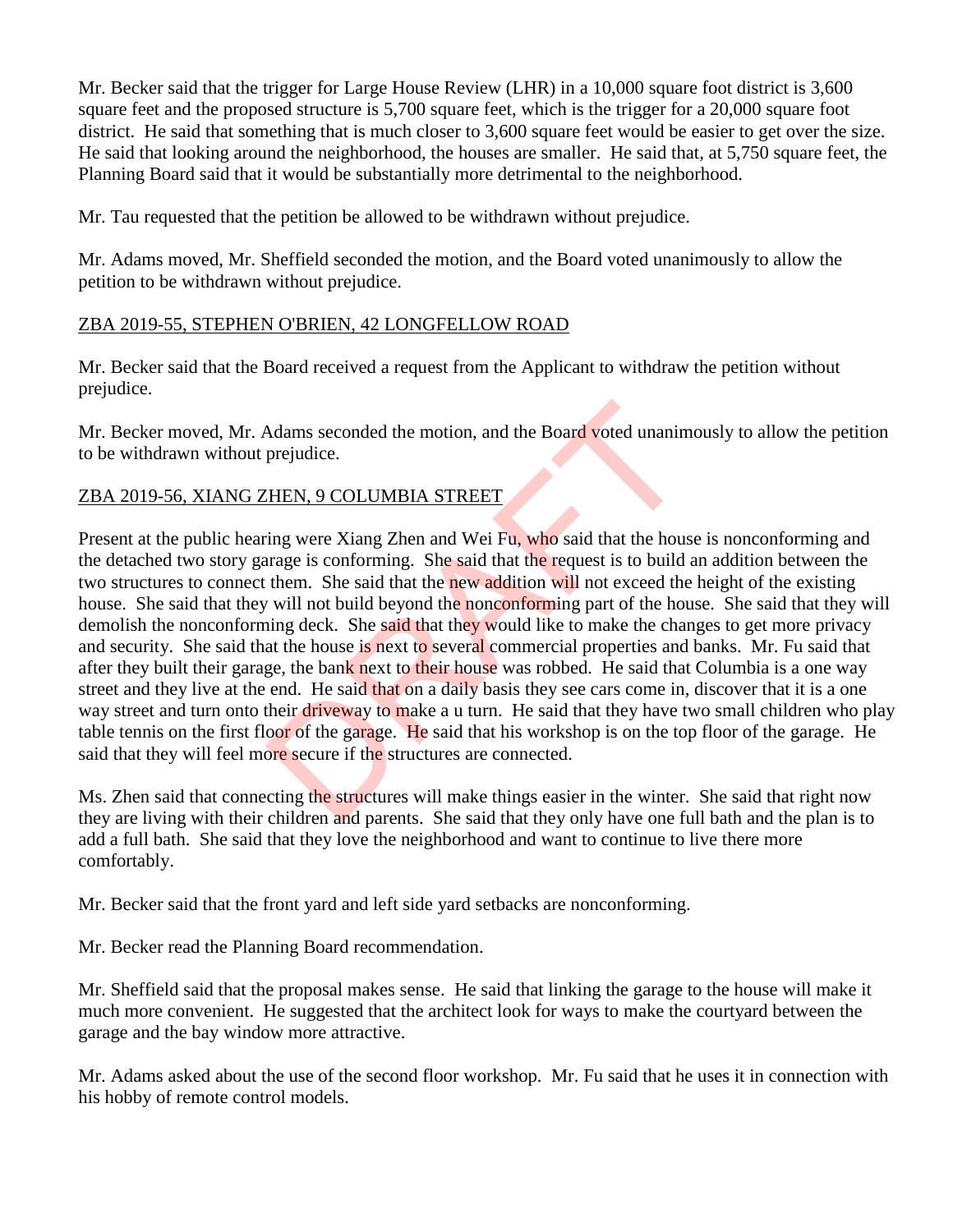Mr. Fu said that they have lived there for eight years and love the neighborhood. He said that they became concerned about security after the bank was robbed. He said that connecting the garage to the house will make them feel that much better.

Mr. Becker asked if there was anyone present at the public hearing who wished to speak to the petition.

Mr. Sheffield moved, Mr. Adams seconded the motion, and the Board voted unanimously to approve a special permit, as presented.

## ZBA 2019-57, GERARDO & TARA VENTURA, 14 WILDE ROAD

Present at the public hearing was Tara Ventura, who said that the request is for a special permit for the location of the ac condensers. She said that they were previously before the Board for a permit to reconstruct the garage. She said that the ac pads were not included in the plans. She said that the property falls within the wetlands and as part of the renovations, the Wetlands Protection Committee is requiring them to build stormwater management system to be installed in the back yard. She said that it will require extensive maintenance and will be the last item completed as part of their home renovation project. She said that they are proposing to tuck the ac condensers at the back where it will have the least impact to the wetlands. She said that the right side of the house falls within the 100 foot buffer zone. She said that they also wanted to locate them far away from the excavation site for the stormwater drainage pit.

Ms. Ventura said that she spoke with her neighbor and she had no concerns.

Ms. Ventura said that they do not have a lot of options, given the wetlands.

Mr. Becker said that the Planning Board recommendation says that the request should be for a variance. He said that there was nothing submitted that talked about topography. Mr. Adams said that there are issues with wetlands. Ms. Ventura said that the plans were reviewed by the Wetlands Protection Committee. She said that their project was approved by Wetlands, Historical Commission and ZBA and is under construction. She said that for some reason the ac condensers were not on the plan. the last item completed as part of their home renovation and condensers at the back where it will have the least im<br>the house falls within the 100 foot buffer zone. She said<br>in the excavation site for the stormwater draina

The Board discussed ac condensers and noise and visual impact that is discussed in the Zoning Bylaw. Mr. Sheffield ac companies offer sound attenuation packages. He said that there is an opportunity for shielding in the side yard. Mr. Adams said that the Board appreciates that Ms. Ventura spoke with the neighbor.

The Board discussed new State regulations that had recently been argued before the Board concerning intensification of existing nonconformities. Mr. Adams discussed the issue that homeowners with small lots face with the inability to install ac condensers if they do not meet setback requirements. Mr. Becker said that if the Board treats this petition in the same way as the previously approved petition that was argued under the State case law, it has to make a finding that the proposed alteration shall not be substantially more detrimental to the neighborhood than the existing nonconforming structure. He said that the Applicant chose the ac with the lowest decibel level of that particular model. Mr. Sheffield said that ac companies can provide sound attenuation packages.

Mr. Becker asked if there was anyone present at the public hearing who wished to speak to the petition.

Mr. Becker moved, Mr. Adams seconded the motion, and the Board voted unanimously to grant a special permit for two air conditioning condensers, as shown on the plans, subject to conditions that the model that was submitted be installed and that an upgrade for sound attenuation, if available from the manufacturer, be installed.

## ZBA 2019-58, NANETTE & CHRIS ADAIR, 30 WHITING ROAD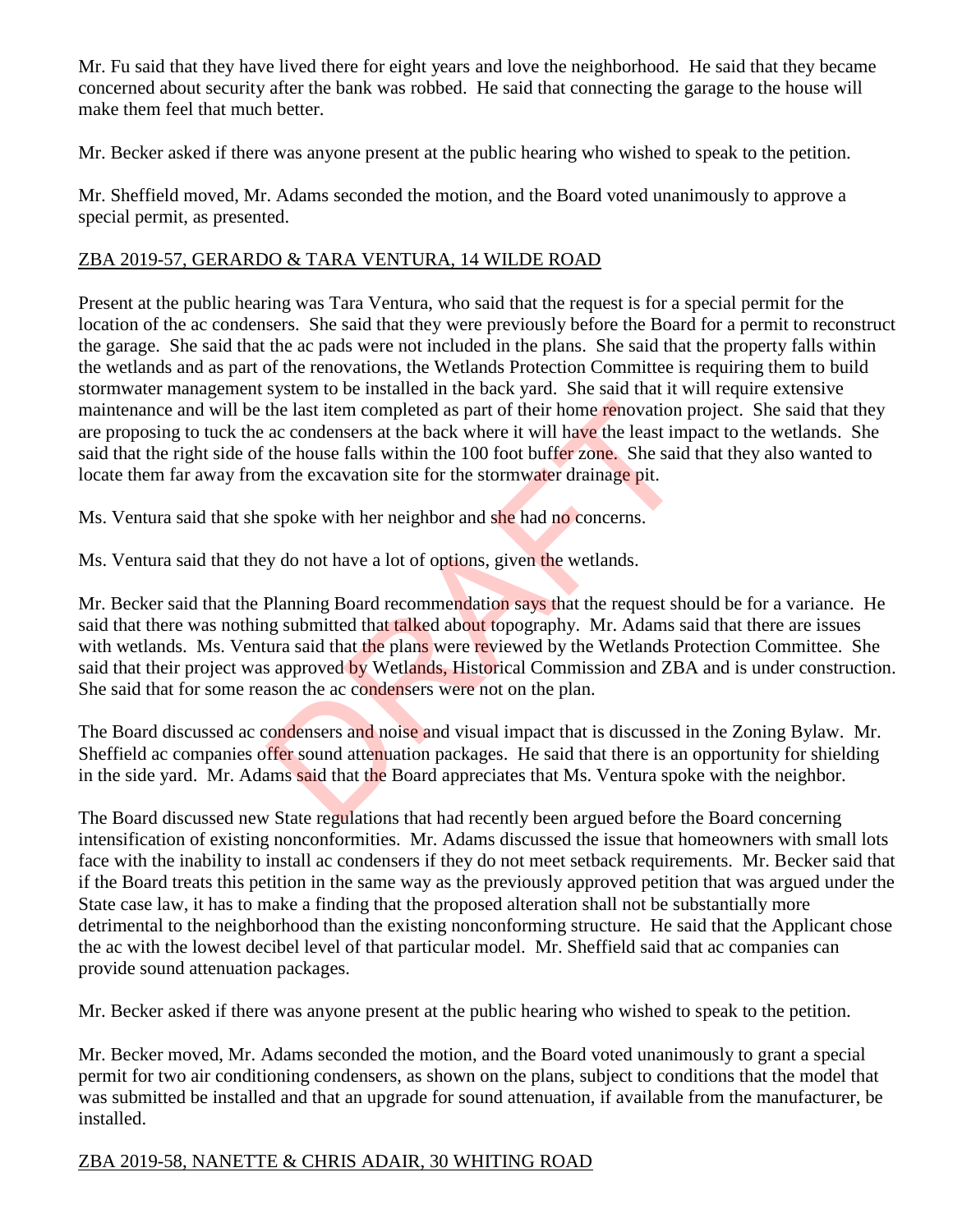Present at the public hearing were John Chace, Duckham Architects, and Nanette Adair.

Mr. Chace said that the property is located in a 20,000 square foot Single Residence District with a TLAG threshold of 5,900 square feet. He said that there is a pre-existing nonconforming side yard setback of 9.3 feet to the garage where 20 feet is required. He said that the proposal is for a two story addition at the rear that will not be visible from the street. He said that the height of the addition will be less than the height of the existing house. He said that the Applicant is proposing to fill in the breezeway between the garage and the main house for a mudroom where the infill will maintain the architecture of the existing breezeway. He said that the proposed construction will meet setback requirements and will be in keeping with the original design and will not be more detrimental to the neighborhood.

Mr. Becker read the Planning Board recommendation

Mr. Sheffield asked about the portico at the front. Mr. Chace said that there will be a new entry way that will meet setback requirements. He said that it is currently an uncovered entry door. He said that the new entry will provide weather protection.

Mr. Becker asked if there was anyone present at the public hearing who wished to speak to the petition.

Mr. Sheffield moved, Mr. Adams seconded the motion, and the Board voted unanimously to approve a special permit, as submitted.

### ZBA 2019-54, HYMAN FELDMAN FAMILY TRUST & DANIEL KARP, M.D., 170-184 WORCESTER AND 7 BURKE LANE

Present at the public hearing were Dennis Dischino, representing the Petitioner, and Dan Hazen, G & H Engineering.

Mr. Dischino said that the Board's comments were incorporated in updated plan. He said that there will be 82 parking spaces where 77 to 79 spaces are required. He discussed the proposal to move the curb cut on the ramp to the west, pedestrian circulation, new landscaping, directional arrow added, and details on the retaining walls, which are all under four feet. ts. He said that it is currently an uncovered entry door. I<br>tection.<br>
2 was anyone present at the public hearing who wished to<br>
2. Adams seconded the motion, and the Board voted unan<br>
11. Helpen is Dischino, representing t

Mr. Adams discussed provision for a reasonable sidewalk in front of the Worcester Street side of the building to allow for customer access to the businesses. He said that he was concerned about vehicular circulation on the site and the door facing Burke Lane. Mr. Dischino said that the existing entrance will stay.

Mr. Becker said that since the previous hearing, he had discussions with DPW about who owns the ramp and where it is one way versus where it is two way. He said that the Applicant should ask the State about the split in traffic and consider its impact on this and the Cedar Place project. He said that there may be a possible solution that benefits everybody.

Mr. Becker said that the Board appreciated the work that was done to organize the plans but it will need more time because it received the plans just before the hearing tonight. He said that the Board will need further feedback from DPW. He said that it is best if the Board understands the questions that should be posed to the State.

Mr. Dischino said that the Applicant wants to get this done by August because parking is key to getting the building leased.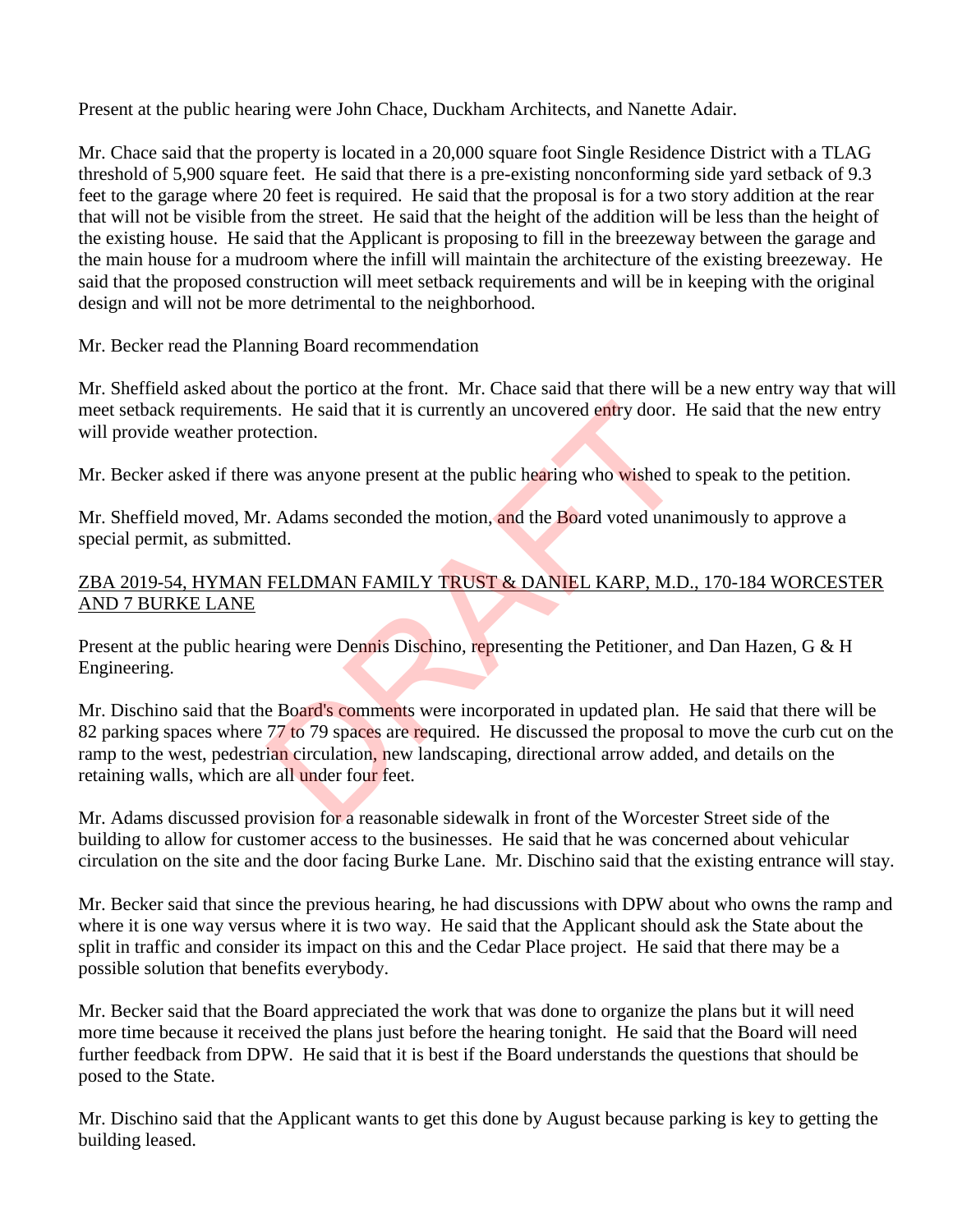Mr. Sheffield discussed the possibility of no exit to Burke Lane and changing the location of the proposed entrance. Mr. Dischino said that it would be a good idea to move it to the west.

Mr. Sheffield discussed one-way clockwise circulation on the property. He said that parking spaces #45 and #26 could be eliminated because of the turning radius for counter clockwise flow. He said that they probably do not want to have raised curbs for snow plowing. He said that the area could be marked for pedestrian access to the sidewalk if those two space where not occupied by cars. Mr. Dischino said that made sense. He said that it also makes for an easier turn.

Mr. Adams said that the State may not approve a two way ramp because they would increase the possibility that people going east on Route 9 will think that they have room to take a right to Burke Lane and wind their way through the back roads to get to Cedar Street. Mr. Becker said that is something that the State would take into consideration if asked about making changes to the ramp. Mr. Adams questioned whether there is sufficient pavement width on the ramp.

Mr. Becker discussed stormwater management and the porous pavement. He said that it is not clear where the water will go. Mr. Hazen said that there is two feet of storage under the pavement. He said that assuming 40 percent voids in the stone, there will be nine to ten inches of storage. He said that the 100 year storm in this area is seven inches of rain. He said that nine inches of rain is closer to a 200 year storm. Mr. Becker asked if there is a mechanism for overflow. Mr. Hazen said that all of the water on the pavement will infiltrate. He said that the University of New Hampshire puts out information about testing of porous pavement. He said that there is sandy soil at this site. He said that their testing down to 10 feet did not show seasonal high groundwater. azen said that there is two feet of storage under the paver<br>ls in the stone, there will be nine to ten inches of storage.<br>
n inches of rain. He said that nine inches of rain is closer<br>
mechanism for overflow. Mr. Hazen sai

Mr. Becker said that his concern is not so much with larger storms but with sequential storms. Mr. Hazen said that they looked at using porous pavement versus chambers or underground detention and came to the conclusion that this site lends itself to porous pavement technology because of the type of soil at the site.

Mr. Adams asked if there are many properties in metro west that have used porous pavement. Mr. Hazen said that he spoke with an Engineer at DPW and was told that the technology has been used in some areas in town and has worked well. Mr. Becker said that a portion of the roadway that goes behind the High School is porous pavement. Mr. Hazen said that there is an industrial parking lot off of Route 9 where it was used. He said that he has used the technology in other towns and can provide information about that. Mr. Becker said that the underlying issue is that the Board has not seen it used in this kind of application before, so it is struggling to be sure that it knows the right questions to ask.

Mr. Hazen said that with this technology, the amount of salt needed in the winter is a lot less because there is not as much melting and refreezing. He said that as the snow melts, it goes into the pavement rather than running off. He said that because of the depth of the system, it will not freeze.

Mr. Adams asked if special striping has to be used on porous pavement. Mr. Hazen said that the striping is the same. He said that the paint does not take up enough square footage to impact the system.

Mr. Adams said that the Construction Management Plan (CMP) will need further depth to it. He said that it did not fully address who the paving contractor will be. He said that the project will involve hauling a lot of subsoil off of the site to get three plus feet of storage and paving, which will involve a lot of trucks. He said that if the new lot is done first, they will have to remove the subsoil off of the premises and that will involve a fair number of trucks.

Mr. Becker said that it is important for the Board to have a good sense of the impacts of things happening on site that affect things that are off site. He said that the CMP that was submitted was a good start but there are a lot of things that the Board is used to seeing that are not there yet.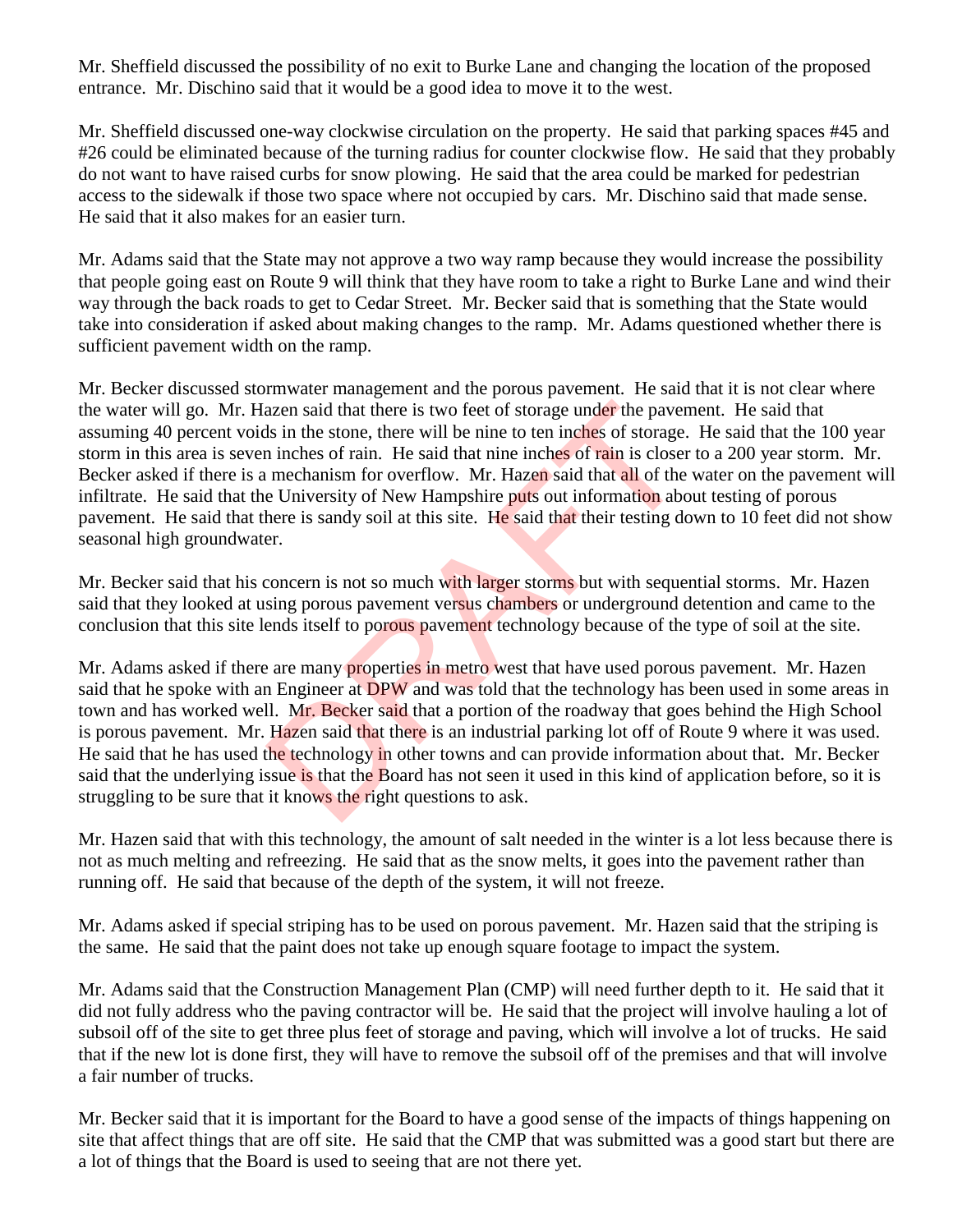Mr. Adams said that the Board will need to know how things will be controlled, how construction worker parking will work, and how it will be ensured that contractors and subcontractors are monitored to not go onto Burke Lane.

Mr. Dischino said that they just started going out to bid.

Mr. Sheffield said that the Board will need to see the sequence of construction, based on trying to do the new parking lot first to avoid damaging it with the remaining construction. Mr. Dischino said that there are two or three contractors that he has worked with for many years. He said that all of the construction vehicles will park on the existing lot and then will shift and park on the new lot. He said that the restaurant is being sold and will probably close for a while to do renovations.

Mr. Dischino discussed closing up the curb cut on Burke Lane and removing two parking spaces at the end. Mr. Sheffield said that the Board does not know what the State will say about the ramp in relation to entry and exit on Burke Lane.

Mr. Becker asked about roof runoff with respect to stormwater management. Mr. Hazen said that the runoff will go from gutters into the pavement. He said that it was taken into consideration when they did the calculations for impervious area.

Mr. Adams asked if the sidewalks will be permeable. Mr. Hazen said that they will not. He said that they will have to be salted. Mr. Dischino said that they will run gutters under the sidewalk or in the stone.

Mr. Sheffield said that, once completed, it will be a remarkable upgrade to this property.

Mr. Adams asked about proposed signage. Mr. Dischino said that there is no room out front for a standing sign. He said that there will be signage on the façade of the building at 184 Worcester Street and the restaurant will have signage on its façade. He said that there is existing signage on the front façade of the two story office building at 170 Worcester Street and a sign on Burke Lane where there is an entryway. He said that there is a one way directional sign proposed in front of 184 Worcester Street. roof runoff with respect to stormwater management. Mr.<br>the pavement. He said that it was taken into consideratic<br>us area.<br>idewalks will be permeable. Mr. Hazen said that they wi<br>fr. Dischino said that they will run gutters

Mr. Adams asked about the planting strip and public sidewalk section including the drive lane on Burke Lane side. He said that there will be a four foot elevation change. Mr. Hazen said that there will be a timber type guardrail at the top to delineate the area so that people see that they cannot just drive across. He said that the wall itself will only be two feet tall. Mr. Adams said that the earlier plans showed elevations on both sides. Mr. Hazen said that by sliding things over a bit, they were able to grade it up and shorten the walls.

Mr. Adams asked about the width of the green space. Mr. Hazen said that it will be approximately six to eight feet.

Mr. Becker asked if there was anyone present at the public hearing who wished to speak to the petition.

Joseph Zani, 19 Burke Lane, asked if the four foot wall is on the side facing the ramp. Mr. Adams said that it is between the property and the sidewalk at Burke Lane. He said that area has been reduced. Mr. Sheffield said that people short cut the corner at the ramp and Burke Lane.

Mr. Zani said that many times people will park cars at the corner near the hydrant. He said that makes for a blind turn where you cannot see cars coming out of Burke Lane. He said that school buses come down the right lane and move to the left to make the turn onto Route 9. He said that visibility is important for people coming down the ramp.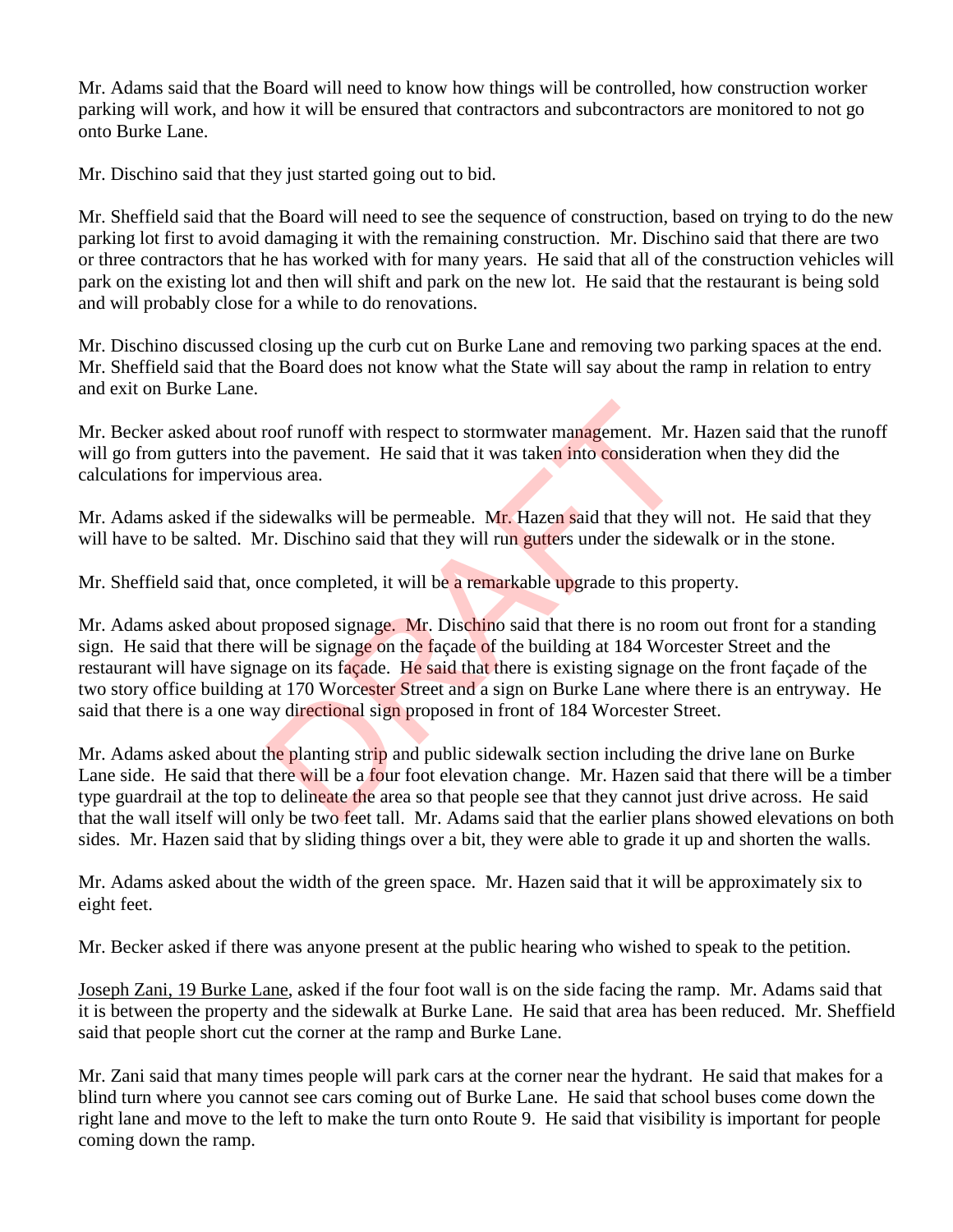Mr. Zani asked where snow will be dumped. Mr. Adams said that there is one dump area identified on the plans. Mr. Becker said that a new set of plans was submitted, so the Board does not know what the plan will be yet. He said that there will either be on-site snow storage or the operator of the site will be responsible for removing snow from the site.

Mr. Zani said that there is a partial solution for cars in the parking lot who wish to go in the opposite direction. He said that they can continue down Route 9 and make a U turn at the first set of lights, or go further into Newton and loop around under the bridge. He said that it can be done without going down Burke Lane. Mr. Becker said that cars can take a right onto Dearborn Street or Willow. He said that all of those roads are public ways and people will go where they want to. He said that the best that the Board can do is to encourage drivers to go where it would like them to go and facilitate their doing that. He said that people do not always do what you think that they will do.

Mr. Zani asked about the new proposed opening on Burke Lane. He asked if it will be big enough for vehicles. He said that if it is big enough for vehicles, it will not stop cars from going down Burke Lane. Mr. Becker said that right now it is a separate property and the exit to Burke Lane was the only place it could go. Mr. Zani said that it was residential but will be commercial. Mr. Becker said that it will be used as a parking lot. Mr. Zani said that there was a Zone change approved for the property. Mr. Becker said that opening or closing entrances to Burke Lane or the Route 9 ramp will not change the behavior of people and where they want to drive. Mr. Zani said that the more that you cut it down, the better.

Mr. Adams said that it may be possible to put a sign that restricts entry at certain hours. Mr. Becker said that Burke Lane is a public way.

Mr. Zani said that he is concerned about safety for elderly people and children. He said that there are no sidewalks on Burke Lane. He said that it is not a straight road where you can see from one end to the other.

Mr. Zani asked if the porous materials have been tested for freezing. Mr. Becker said that Mr. Hazen explained that if you select the depth below the frost line, it will not freeze.

Mr. Adams said that the University of New Hampshire has a section of its roadway that has been completed in pervious pavement and has become a demonstration area. He said that it has to be swept at least twice a year and cannot be sanded. He said that there are high hopes for the pavement as a way to solve water problems. Mr. Sheffield said that pervious pavement has been around for a while. residential but will be commercial. Mr. Becker said that<br>ere was a Zone change approved for the property. Mr. B<br>te Lane or the Route 9 ramp will not change the behavior<br>said that the more that you cut it down, the better.<br>

Mr. Dischino said that they will not be building a new building and will not be expanding the size of the existing building. He said that the building has been fully leased in the past. He said that people generally leave the site by exiting onto Route 9. He said that the issue in the past was overflow parking onto Burke Lane when the building was fully leased. He said that this project will correct that.

Mr. Adams said that the Board will need to get more feedback from the Engineering Division at DPW. He said that he did not think that the Board should hold the project up waiting for a response from the State about the ramp. He said that the CMP should have more detail, especially properly planning and scheduling the phasing of the work. He said that the Board typically knows the number of trucks that will be coming and going to the site.

Mr. Becker discussed continuing the hearing.

Mr. Sheffield moved, Mr. Adams seconded the motion, and the Board voted unanimously to continue the hearing to June 27, 2019.

As there was no further business to come before the Board, the hearing was adjourned at 10:40 pm.